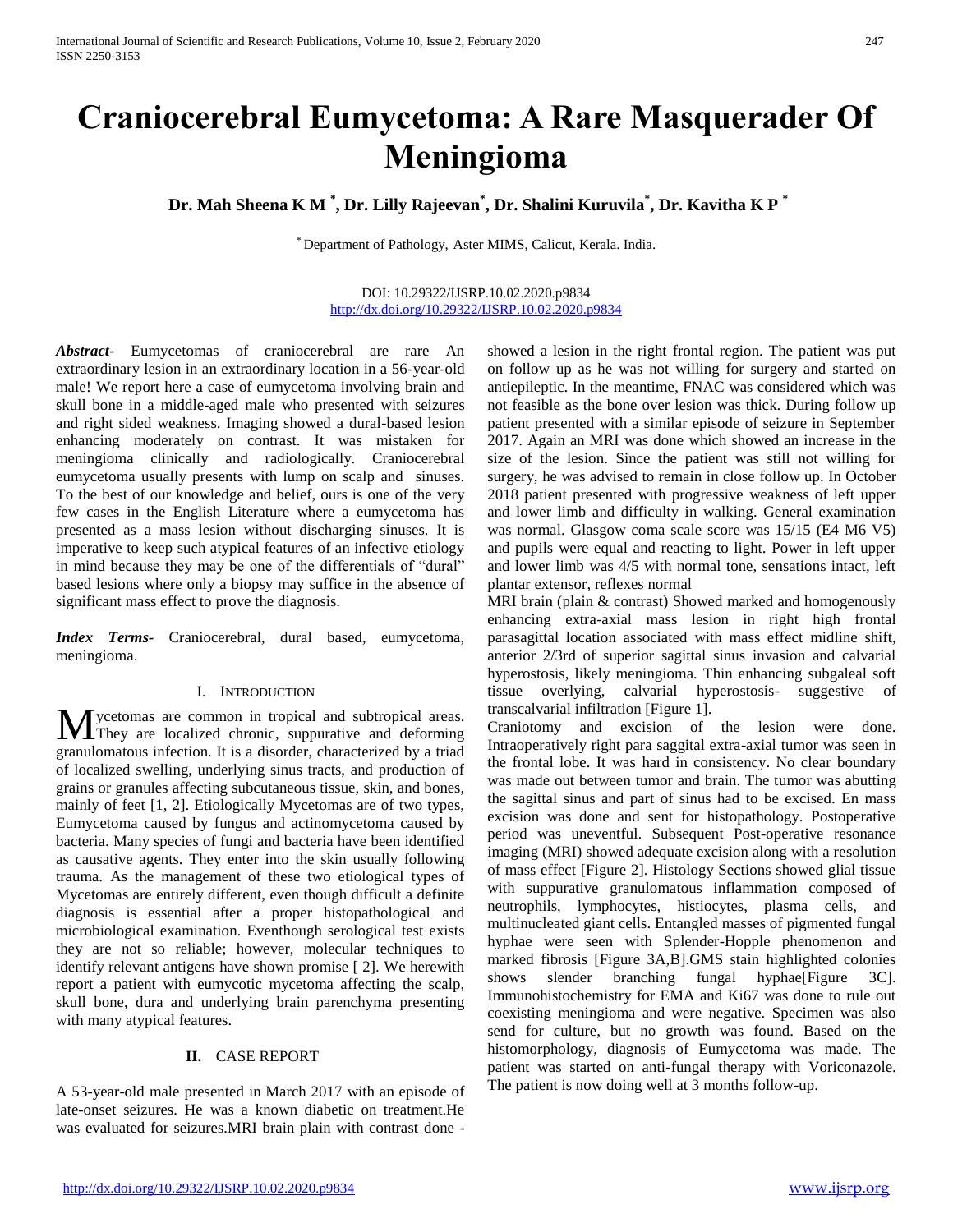#### III. DISCUSSION

Mycetomas are slowly progressive chronic infections of the subcutaneous tissue, usually of the foot and rarely of other parts of the body. The disease was originally reported by Gill in 1842 from Madurai, south India, and Carter in 1860 established its fungal etiology. It is therefore commonly known as Maduramycosis or Madura foot [1]. Common site of infection are extremities, the foot being the most common site of involvement. Cranial involvement has only rarely been reported and occurs due to extension from the nasal sinuses [2–4].

Mycetomas are of three types Eumycetoma caused by true fungi, Actinomycetoma caused by Actinomycetes and Botryomycosis caused by Staphylococcus aureus. The causative agent enters through minor trauma or subcutaneous inoculation. The infection usually starts with a tiny subcutaneous swelling of the foot, which later increase in size, extending into deeper planes and opening to the surface as multiple sinuses discharging viscid, seropurulent fluid containing granules or grains. These are microcolonies of causative agents and their demonstration is of diagnostic value. In actinomycotic mycetoma grains will be composed of very thin filaments, while in mycotic lesions they will be broader and often show septae and chlamydospores. The color and consistency of grains vary. The grains are brown to black in Madurella mycetomi [5].

Cerebral Mycetoma clinically present with Sub-acute or chronic meningitis / Meningoencephalitis. They may rarely present as Intracranial space occupying lesions (ICSOL), parenchymal brain abscesses or granulomas, Skull base syndrome, Vasculitis. and Vascular thrombosis leading to intracranial infarction or hemorrhage.<sup>[6]</sup> An intracranial abscess is common with certain fungi like Candida, Aspergillus, Phaeohyphomycosis and Zygomycetes spp. Candida and Aspergillus species are commonest.20%–30% of patients with CNS Aspergillosis had no associated immunosuppression. Candidal abscesses are usually secondary to disseminated disease. CNS Aspergillosis is caused by hematogenous dissemination or direct extension from the paranasal sinus. Zygomycetes (Rhizopus spp., Mucor) generally involve the CNS by direct extension from paranasal sinus. Diabetes mellitus is the most common risk factor. [7]

Diagnosis requires a high degree of clinical suspicion. Brain contrast imaging with MRI or CT is required. Radiologically MRI of fungal abscesses demonstrates a hypointense core with a surrounding iso to mildly hyper-intense rim. T2WI images show increased signal intensity of the core of the lesion with a surrounding rim of hypointensity. Peripheral enhancement is seen on T1 weighted post contrast enhancement sequence [8].Etiology depends on associated risk factors and ongoing infection in extra-CNS organs. A brain biopsy with cultures may be required [9].

The final diagnosis of eumycetoma was never suspected in our case, preoperatively or even intra-operatively. As it was a pale grain eumycetoma there was absence of purulent material, sulfur granules or a blackish pigmentation. The characteristic sign of pedal eumycetoma "dot in circle' sign was absent. Clinically and radiologically meningioma was suspected. Complete surgical excision of the lesion is the treatment of choice as a response to medical therapy alone is not very promising and is associated with late relapses [10, 11].

#### IV. CONCLUSION:

In this case, the diagnosis of eumycetoma was never suspected preoperatively or even intra-operatively. Isolated intracranial fungal infection is very rare. Other features contributing to the rarity of this case is that there was no history suggestive of a sinus infection or contact proximity to sinus or contagious spread was not seen. No IV drug abuse or infective foci elsewhere. No signs of granulomatous infection. Eumycetoma of cerebrum is a rare entity. Very few cases were reported in the literature. Infective cause should always be in the differential when analyzing a dural-based lesion with such atypical presentation .

#### ACKNOWLEDGMENT

Department of Neurosurgery, Aster MIMS Calicut.

.

#### **REFERENCES**

- [1] Ahmed AO, van Leeuwen W, Fahal A, van de Sande W, Verbrugh H, van Belkum A: Mycetoma caused by Madurella mycetomatis: a neglected infectious burden. Lancet Infect Dis 4:566–574, 2004.
- [2] Pollack IF, Pang D, Suchith K E. Chronic granulomatous disease with cranial fungal osteomyelitis and epidural abscess: J. Neusurg. 1986; 67:132–6. [PubMed: 3598663]
- [3] Raymond Green T. C, Bolton, Woosley A. B, Chikago ILL. Mycetoma Madura Foot: Annals of Surgery. 1948; 128:1015–21.
- [4] Natarajan M, Balakrishnan D, Muthu AK, Arumugham K. Maduromycosis of the brain. Case report. J. Neurosurg. 1975;42:229–231. [PubMed: 1167580]
- [5] Sha rma B. S, Khosla V. K, Kak V. K, Banerjee A. K, Path, et al. Intra cranial fungal grnuloma. Surg Neurol. 1997;47:489–7. [PubMed: 9131036]
- [6] Hickey B B. Cranial maduromycosis. Trans R Soc Trop Med Hyg. 1950;50:393–6. [PubMed: 13360990]
- [7] Phuttharak W, Hesselink JR, Wixom C. MR features of cerebral aspergillosis in an immunocompetent patient: Correlation with histology and elemental analysis. Am J Neuroradiol. 2005;26:835–8. [PubMed: 15814930]
- [8] Ahmed Munvar, Jyothi sureka, Geetha Chacko, Anu Eapen. MRI findings in cranial eumycetoma. Indian Journal of Rdiolology and Imaging. 2011;21:261–3. [PMCID: PMC3249938] [PubMed: 22223935]
- [9] Maheshwari S, Figueiredo A, Narurkar S, Goel A. Madurella mycetoma–A rare case with cranial extension. World Neurosurg. 2010;73:69–71. [PubMed: 20452871]
- [10] Welsh O, Salinas MC, Rodríguez MA: Treatment of eumycetoma and actinomycetoma. Curr Top Med Mycol 6:47–71, 1995
- [11] Narayanam AS, Kasliwal MK, Suri A, Sharma BS. Eumycetoma presenting as a cerebellopontine angle mass lesion. Clinical Neurology and Neurosurgery. 2007; 109:516–9. [PubMed: 17449170]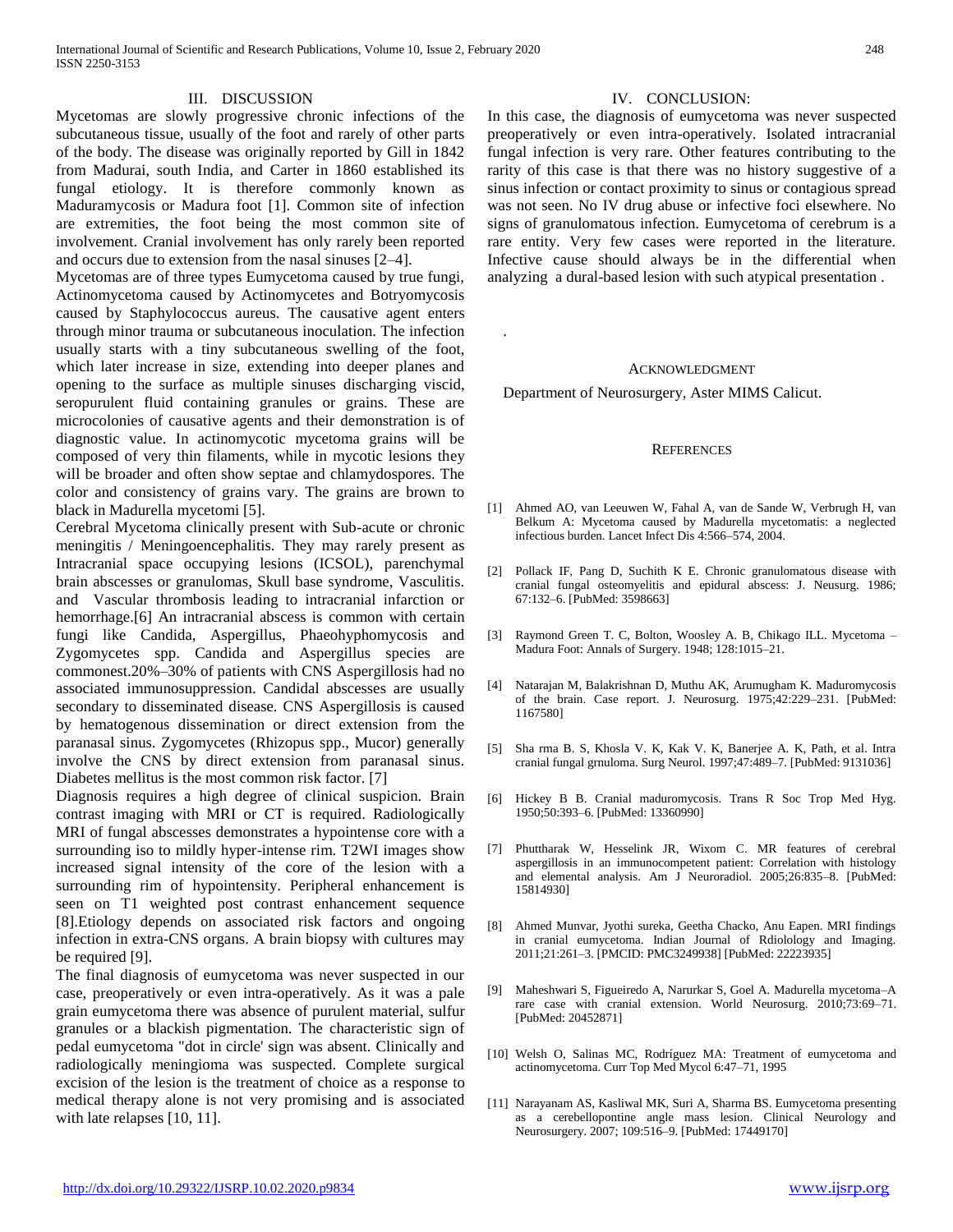International Journal of Scientific and Research Publications, Volume 10, Issue 2, February 2020 249 ISSN 2250-3153

### AUTHORS

1. Dr. Mahsheena K M, Specialist Pathologist, Aster MIMS, Calicut, Kerala. India. 2. Dr. Lilly Rajeevan, Chief and Senior Consultant Pathologist, Aster MIMS, Calicut, India. 3. Dr. Shalini Kuruvila, Senior Pathologist, Aster MIMS, Calicut, Kerala. India.

4. Dr. Kavitha K P, Senior Pathologist, Aster MIMS, Calicut, Kerala. India.

**Correspondence Author** – Dr. Mahsheena.k.m Kalpaka House, Koduvally P.O, Calicut, Kerala state, India. Phone numbers: 8547200435. Email-mahshikm@yahoo.com.



Fig No:1- Contrast enhanced CT scan of the brain shows A)homogenously enhancing hyper dense lesion in the right frontal region(arrow), Para sagittal location with adjacent edema B) Hyperostosis of the overlying frontal bone



Fig No: 2-Post operative imaging (CT) showed adequate excision along with a resolution of mass effect